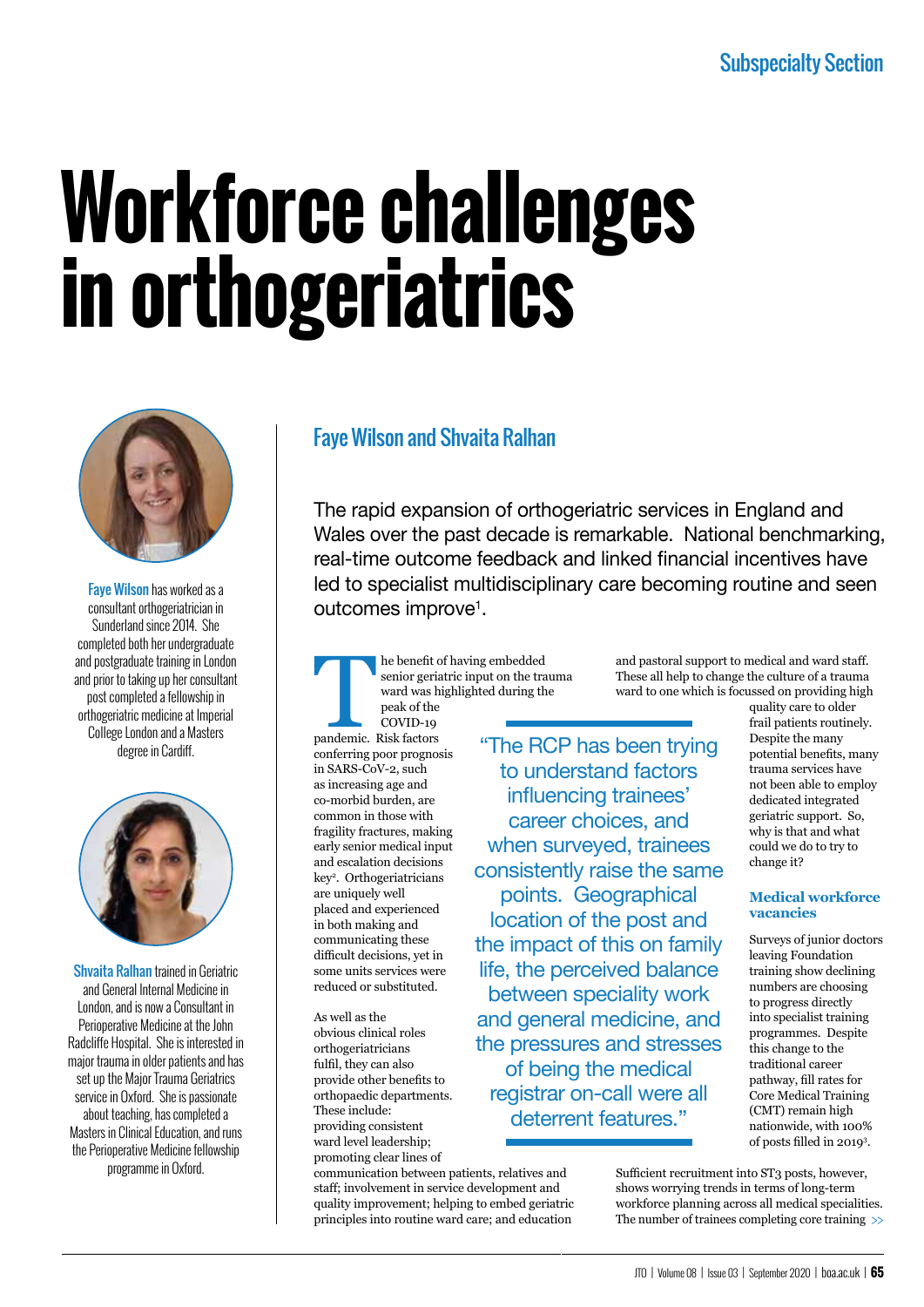

and choosing to apply for Higher Specialist Training (HST) are currently insufficient to fill available ST3 posts. Geriatric medicine programmes filled 69% of their ST3 posts in 2019, with regional variation of between 25 and 100%4 . However, even if all ST3 posts were full, this would not be enough to fill all current consultant vacancies. 2018 data from the Royal College of Physicians (RCP) shows that 43% of advertised consultant posts went unfilled across all specialities<sup>5</sup>.

The RCP has been trying to understand factors influencing trainees' career choices, and when surveyed, trainees consistently raise the same points. Geographical location of the post and the impact of this on family life, the perceived balance between speciality work and general medicine, and the pressures and stresses of being the medical registrar on-call were all deterrent features. The last of these, the difficulties of the medical registrar post, is especially important, with 44% of core medical trainees surveyed saying they felt poorly prepared for this role and that it put them off applying for HST<sup>6</sup>.

Work-life balance whilst a medical registrar is particularly relevant in geriatric medicine, as

15% of trainees work less than full time (LTFT), around two thirds are female, and, unlike some other medical specialities, most trainees continue with acute general medical on-calls for their entire training period<sup>7</sup>.

#### **Orthogeriatric recruitment**

On completion of training, geriatric trainees are in a strong position, with a surplus of available consultant posts. More geriatricians complete training every year than any other medical speciality and geriatric medicine has the highest fill rate of advertised consultant posts. Despite this, over 50% go unfilled due to lack of a suitable candidate, with figures probably an underestimation due to unadvertised posts<sup>5</sup>.

In addition, more than half of advertised geriatric jobs are new posts, often in innovative sub-speciality areas such as acute frailty or perioperative medicine. These may have significant draw for trainees and orthogeriatrics may not always compare favourably7 .

Poor on-call experiences on surgical wards as a medical registrar due to previously mismanaged clinical situations or difficult interactions with surgical staff can lead to the

misconception that working relationships will be challenging or clinical work will be unrewarding. There may also be concerns about being responsible for frail older patients on non-geriatric wards, with out of hours medical support provided by disinterested or inexperienced junior surgical trainees.

During specialist training, exposure to different models of orthogeriatric care will vary. Some trainees will experience only liaison services, attending the trauma ward infrequently to see new or unwell patients. For geriatricians, trained to provide individualised, multifaceted care as part of a multidisciplinary team, this model can seem unappealing or unsatisfactory. Conversely, some trainees will see an integrated service with daily early morning consultant input as less amenable to juggling childcare and working LTFT.

Orthogeriatrics is a relatively new subspeciality, and for many more experienced geriatricians there will have been no specific orthopaedic training as a registrar. This may result in some highly skilled but not specialist geriatricians feeling uncomfortable working in this area.